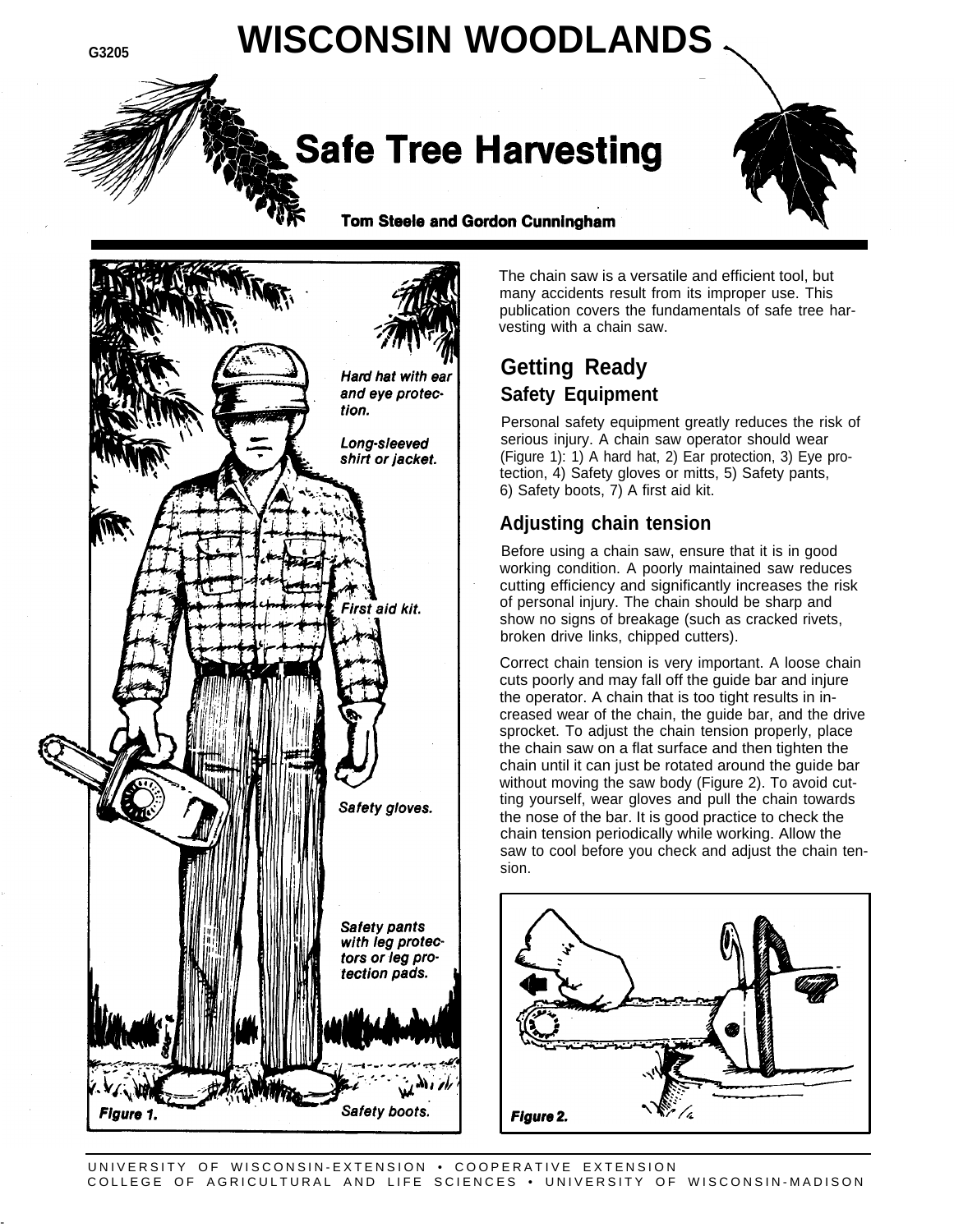## **Cleaning the Air Filter**

Always make sure that the air filter is clean. The small engine of a chain saw is sensitive to changes in air intake. A dirty air filter causes the saw to run as though the choke were open: more gas and less air. The air filter should be cleaned after about ten hours of use. It may be cleaned with soapy water and a soft brush-an old toothbrush is ideal (Figure 3). Do not use a gas-oil mixture to clean the air filter.

#### **Mixing the Fuel**

Chain saw fuel is a gas-oil mixture. Oil is added to the gas to lubricate the cylinder walls, the piston, the end bearings, and the crank shaft bearing. This prevents the saw from "seizing up." Check your owner's manual to determine the correct mix of gas and oil for your saw. Use a high quality oil designed specifically for two-stroke engines and mix it accurately–too much oil can result in low power, while too little oil may result in an expensive repair bill.

## **Filling the Tank**

Always be careful when adding fuel to your saw don't allow dirt and sawdust to fall into the fuel tank (Figure 4). Remember to fill the chain oil tank with each refueling. Filling both at the same time ensures that the saw is never used without chain oil. Chain oil lubricates the guide bar and saw chain. Operating the chain saw without chain oil decreases cutting performance and increases the wear of the bar and chain. If the saw is hot, allow it to cool before refueling. Before starting your saw, move it from the place where you filled the tank to avoid starting a fire.

## **One Final Check**

Develop the habit of inspecting your chain saw before each use. Are all the safety features in working order? The handles and outer casing should be free from cracks. Check to see that all screws and bolts are in place and tightened.

## **Starting the Saw**

The safest starting method is to place the chain saw on the ground with the chain clear of any obstructions. Put your right foot in the rear handle and grip the front handle with your left hand. Make sure that your left foot is away from the chain (Figure 5). Place the switch in the "on" position. If the saw is cold, pull out the choke and lock the throttle. Grip the starter handle and pull gently to find the point of compression. Once this point is found give a quick pull on the starter handle. Repeat this procedure until the engine fires, keeping hold of the starter handle as the rope retracts. When the engine has fired, push in the choke. The saw should start within the next couple of pulls. When the saw starts, rev up the engine briefly to release the throttle lock.







The same procedure should be used to start a hot engine except that pulling out the choke or locking the throttle is not required.

## **Tree Felling**

The objective of safe tree felling is to bring the tree down as near to the desired place as possible without damaging the saw or injuring yourself. This requires consideration of several factors which influence the direction of fall (Figure 6).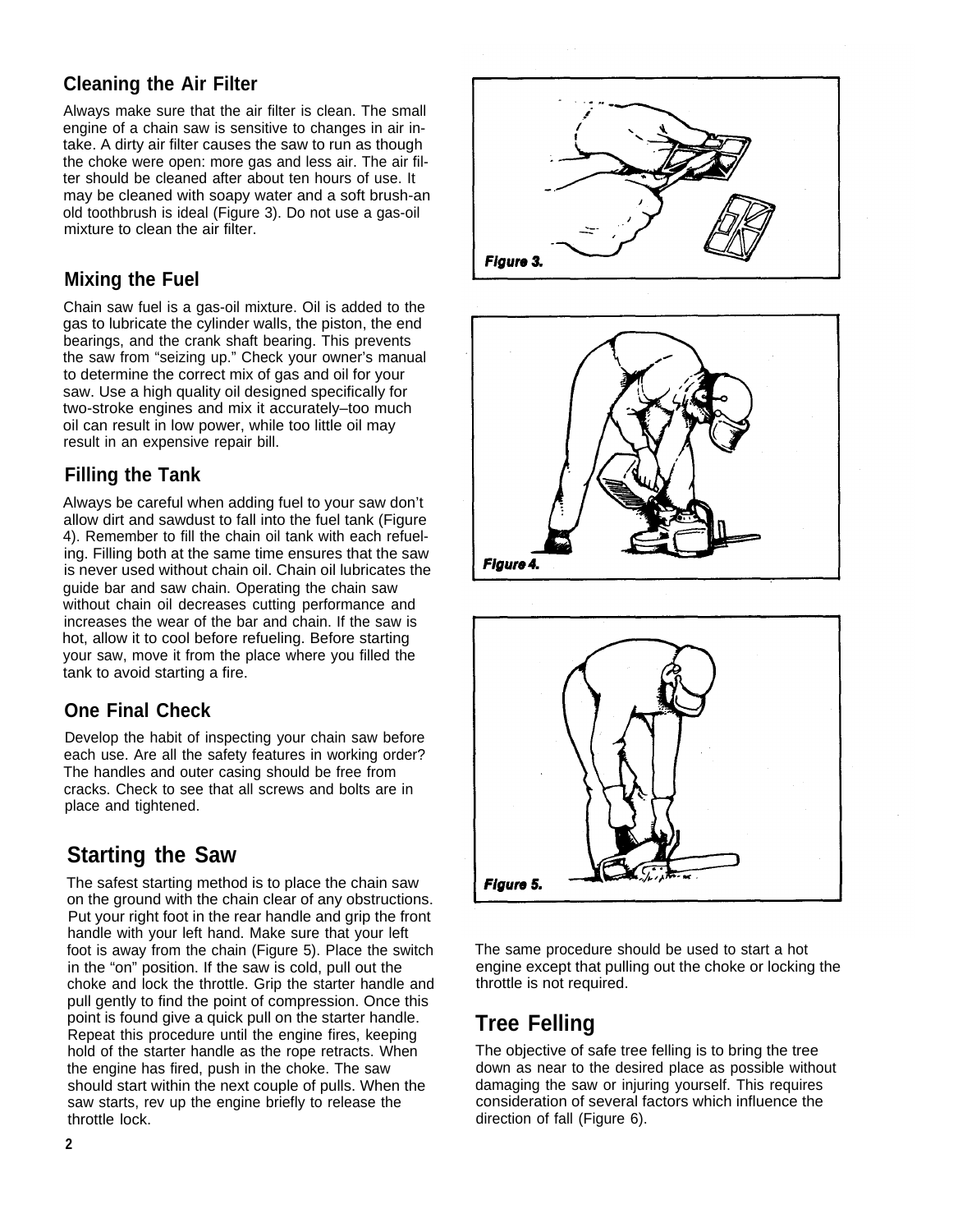

Which way is the wind blowing? The crown of a tree acts like a sail, so it is important to determine wind direction. If possible, fell with the wind.

Is the tree leaning or crooked? What is the shape of the crown? A tree's lean, crookedness and crown shape all affect its center of gravity and influence the natural direction of fall. You must correctly weigh all of these factors—a small error in the felling work may result in an unexpected and dangerous situation. This is why you must plan the work area carefully.

Having decided upon the exact felling direction, clear around the base of the tree. Prepare a path of retreat on a diagonal away from the felling direction (Figure 7).

#### **Prelimbing**

At times it will be necessary to remove twigs or branches on the lower portion of the trunk before felling the tree. This is dangerous and you should be careful to avoid a kickback. Hold your left hand on the side of the front handle, keeping the tree between yourself and the bar. This ensures that you are not in line with the saw in the event of a kickback (Figure 8). Move around the tree in a counter-clockwise fashion, cutting branches with a downward motion. NEVER USE A CHAIN SAW ABOVE SHOULDER LEVEL. Be sure that the chain is moving at full speed before making any cut. Cut off the branches flush against the stem and avoid using the bar tip.



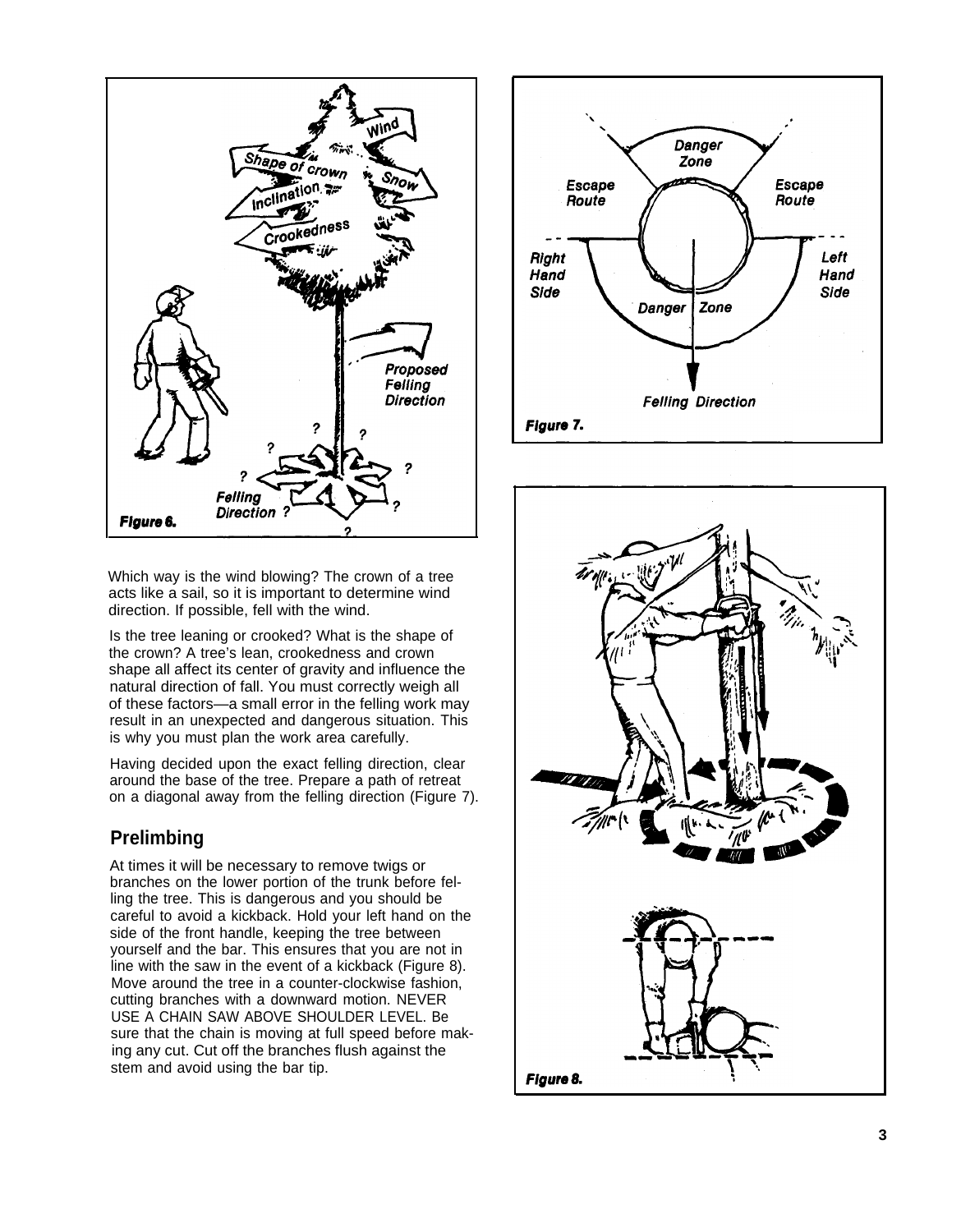## **Cutting the Notch**

The notch determines which direction the tree will fall, so it is critical that it be made correctly. Take a firm stance behind the tree and look in the felling direction. Make the top cut first. Position the saw so that the front handle points toward the felling direction (Figure 9). Give the saw full throttle and cut downward at an angle of about 60 degrees through one-fourth of the tree's diameter (Figure 10).

Remove the saw from the cut and make the bottom cut. Keep the guide bar Ievel by gripping the front handle midway along the side. Wrap your left thumb around the front handle. Give the saw full throttle and complete the notch. By looking down the kerf of the top cut, you can see when the two cuts meet and avoid cutting too deeply (Figure 11).







#### **The Felling Cut**

To begin the felling cut, take up a comfortable stance on the left side of the tree. With the guide bar level, start the felling cut about an inch above the bottom of the notch. Cut forward towards the notch. STOP WHEN THERE IS ABOUT AN INCH OF WOOD RE-MAINING BETWEEN THE FELLING CUT AND THE NOTCH (Figure 12). This is the holding wood and guides the tree in its fail. NEVER SAW RIGHT THROUGH THE STEM – AS YOU WILL LOSE CON-TROL OF THE TREE. In the case of large-diameter trees, or trees with rotten centers, leave a thicker holding wood (approximately 1% inches; Figure 13). It is important that the holding wood be of equal width across the diameter of the tree.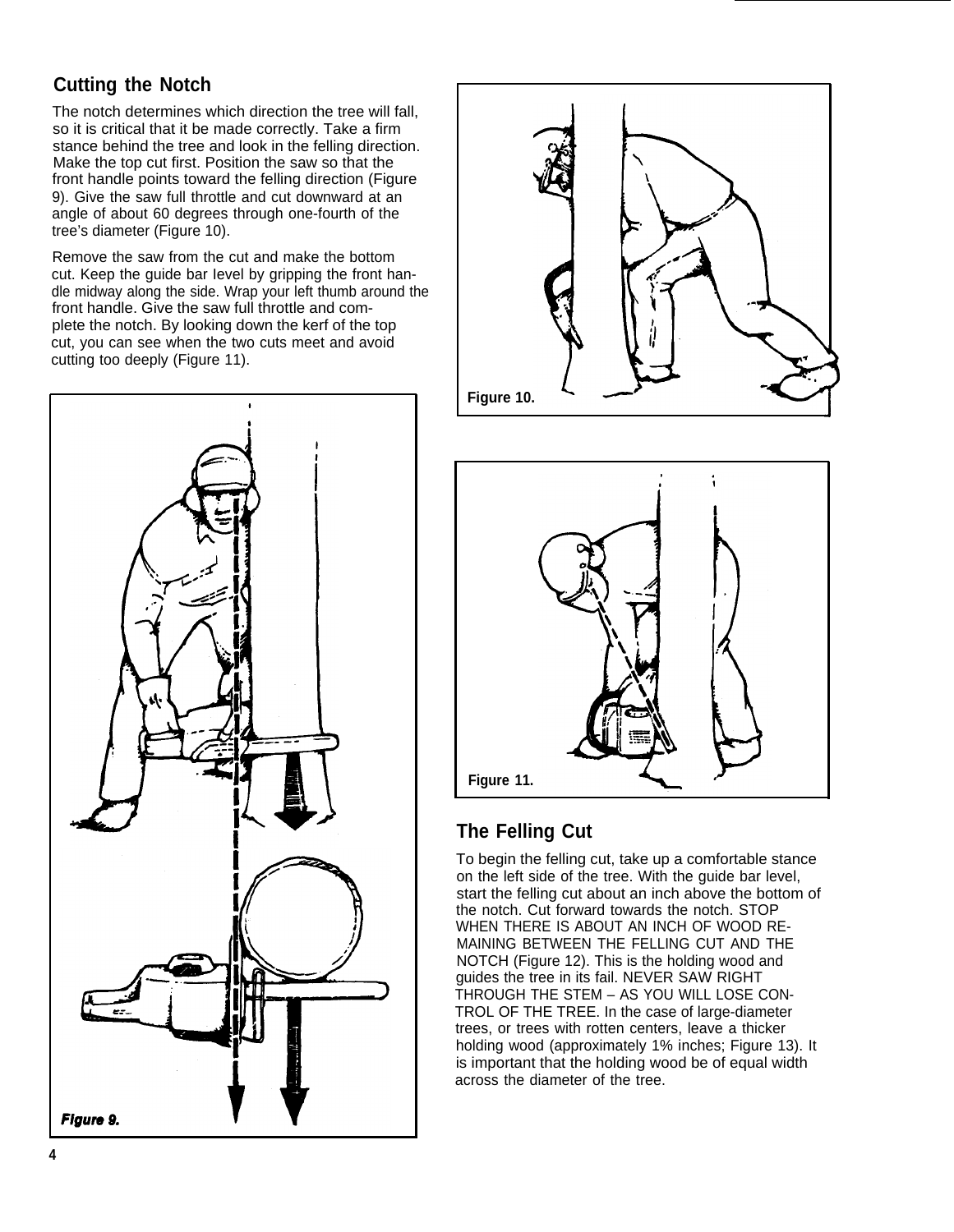

In some instances you maybe cutting trees whose diameter is greater than the guide bar length. To fell such a tree, make the notch as described above. Stav- . ing on the same side of the tree, saw half of the felling cut leaving sufficient holding wood (Figure 15). Remove the saw and insert a felling lever or wedge in to the cut. Move to the other side of the tree and complete the felling cut, making sure that the holding wood is of equal width (Figure 16).





.

When the tree falls the butt end may kick up. Generally it does so to the back or to the side of the stump. Consequently, you should move diagonally towards the left without letting the tree out of your sight. Keep both hands on the saw as you retreat and be careful not to let the chain cut your left leg (Figure 14).



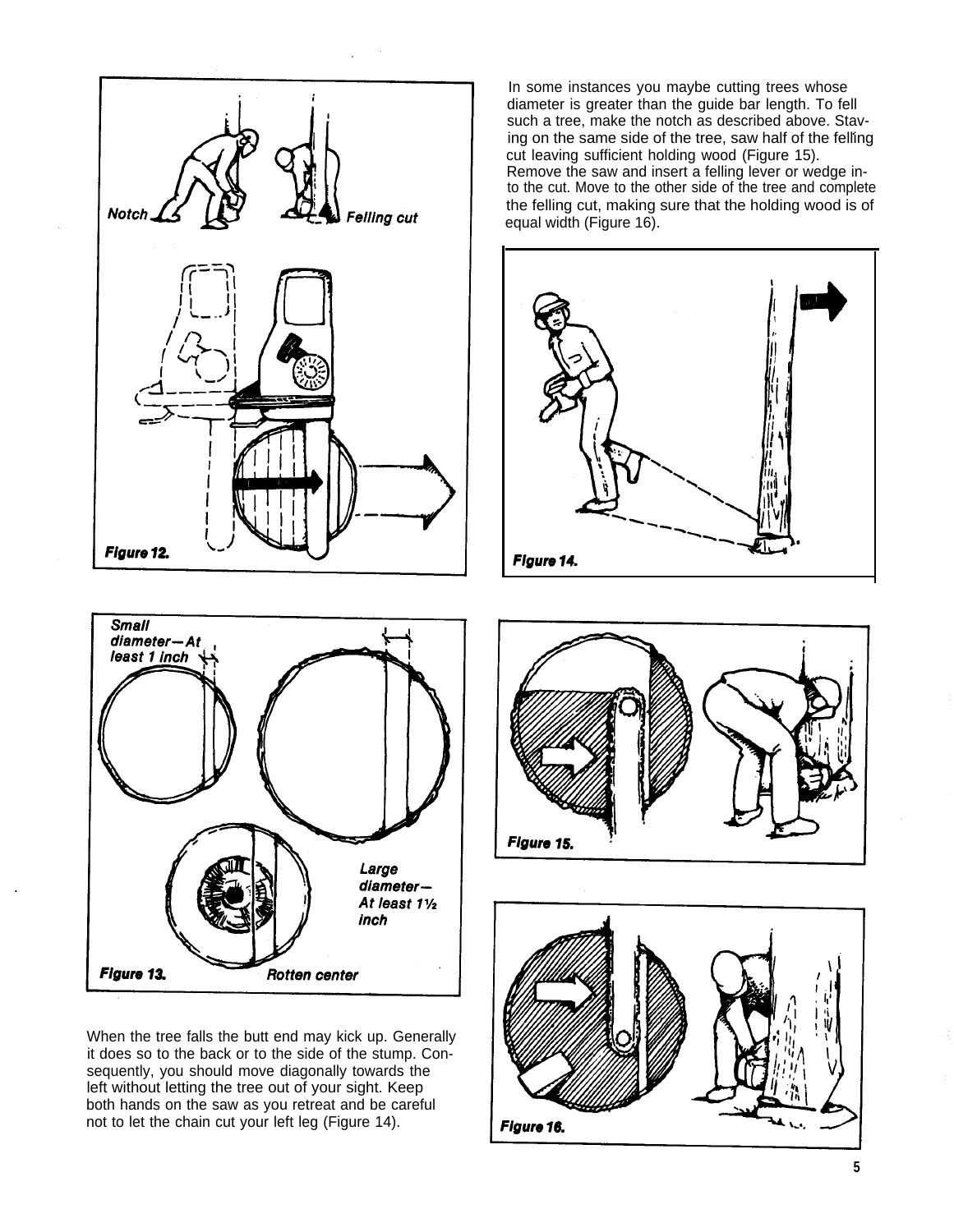## **Limbing**

Before you can cut the tree into desired lengths, you will have to remove the limbs and branches. Limbing is a potentially dangerous job. There are four basic rules to follow when Iimbing: 1) Always keep your left thumb around the front handle; 2) Never cut with the tip of the guide bar 3) Give the saw full throttle before making any cut; and 4) Have the tree between you and the saw when moving up the stem.

Limbing will proceed much more smoothly if you take a minute to consider how each branch will fall when it is cut-from the tree. This will be the deciding factor in determining whether you should begin your cut from the top or bottom. Often branches are bent. The inside of a bend is under the force of compression; the outside, under the force of tension. To remove a bent branch, start the cut from the side under tension to prevent the saw from becoming pinched in the cut (Figure 17). Stand firmly when Iimbing and avoid reaching – you will be off-balance and this will make your job unnecessarily dangerous and difficult (Figure 18). Whenever possible allow the saw to rest on the tree let it function as a lever in removing branches (Figure 19).

If the tree has large branches you can work from the ends cutting the branch into desired lengths (Figure 20). Remember not to cut above shoulder level.









## **Bucking**

Once the limbs have been removed, it will be necessary to cut the tree into manageable lengths. To avoid pinching the saw when bucking, follow these directions: if the log is supported on two ends, begin the cut from the top. Hold the saw close to your body keep your left foot in line with the front handle and parallel to the guide bar (Figure 21). With the saw at full throttle, cut downwards through no more than onethird of the log diameter (Figure 22). Use that section of the bar nearest the engine. Remove the saw from the cut and place the rear handle against your right knee or thigh. Give the saw full throttle and complete the cut from the underside (Figure 23).

If the log is supported on one end only, reverse the above steps. Begin the cut from the bottom through no more than one-third the log diameter. Remove the saw and complete the cut from the top (Figure 24).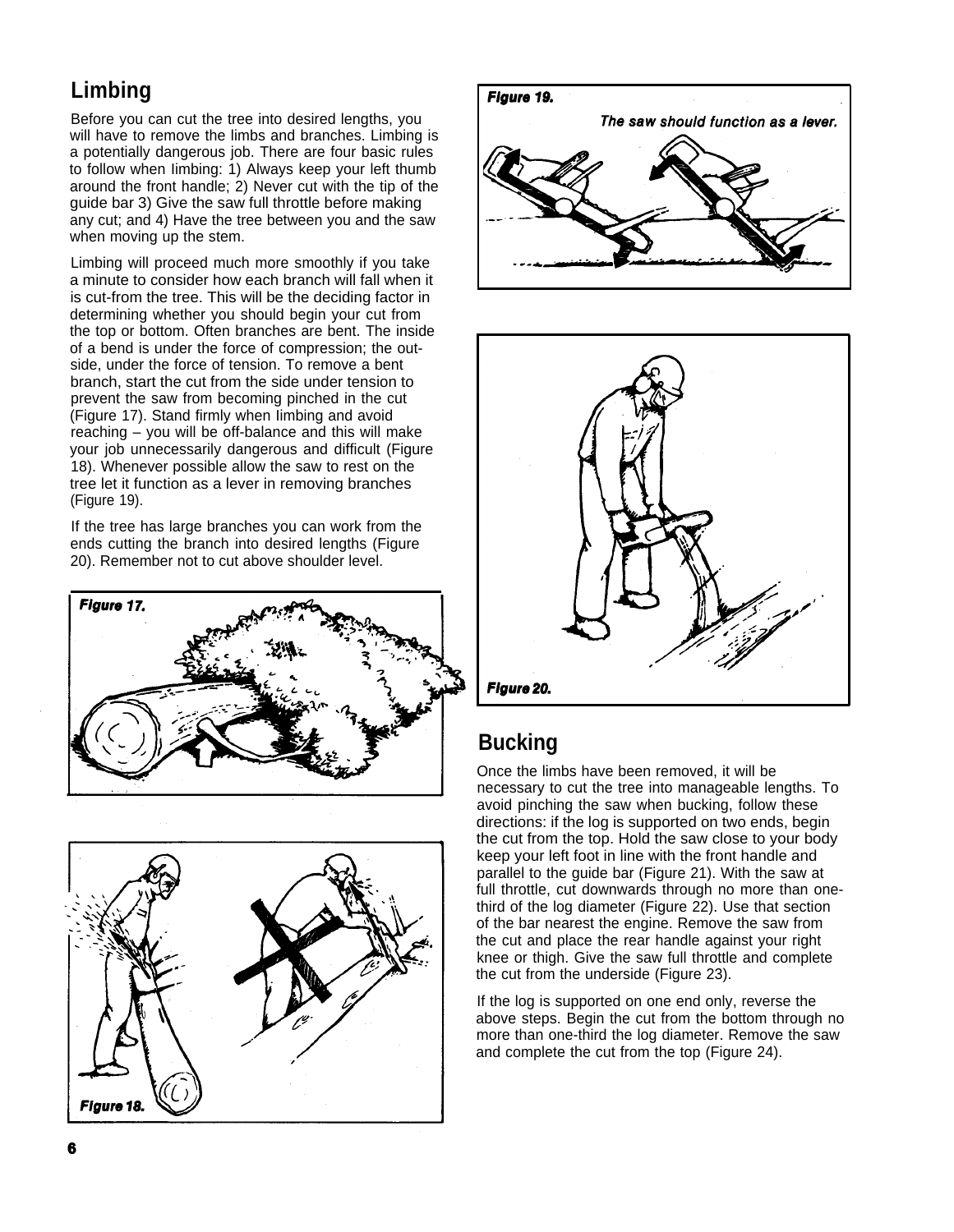



If the saw gets stuck despite all efforts, do not try to pull it free-you may damage it. To free the saw, use a thick branch to raise the log or change its position (Figure 25).

Tree harvesting is potentially dangerous work. To reduce the risk of injury, only operate a chain saw when you are 1) alert, 2) physically fit, and 3) wearing safety clothing. By following these guidelines vou can make tree harvesting a much safer task. **-**